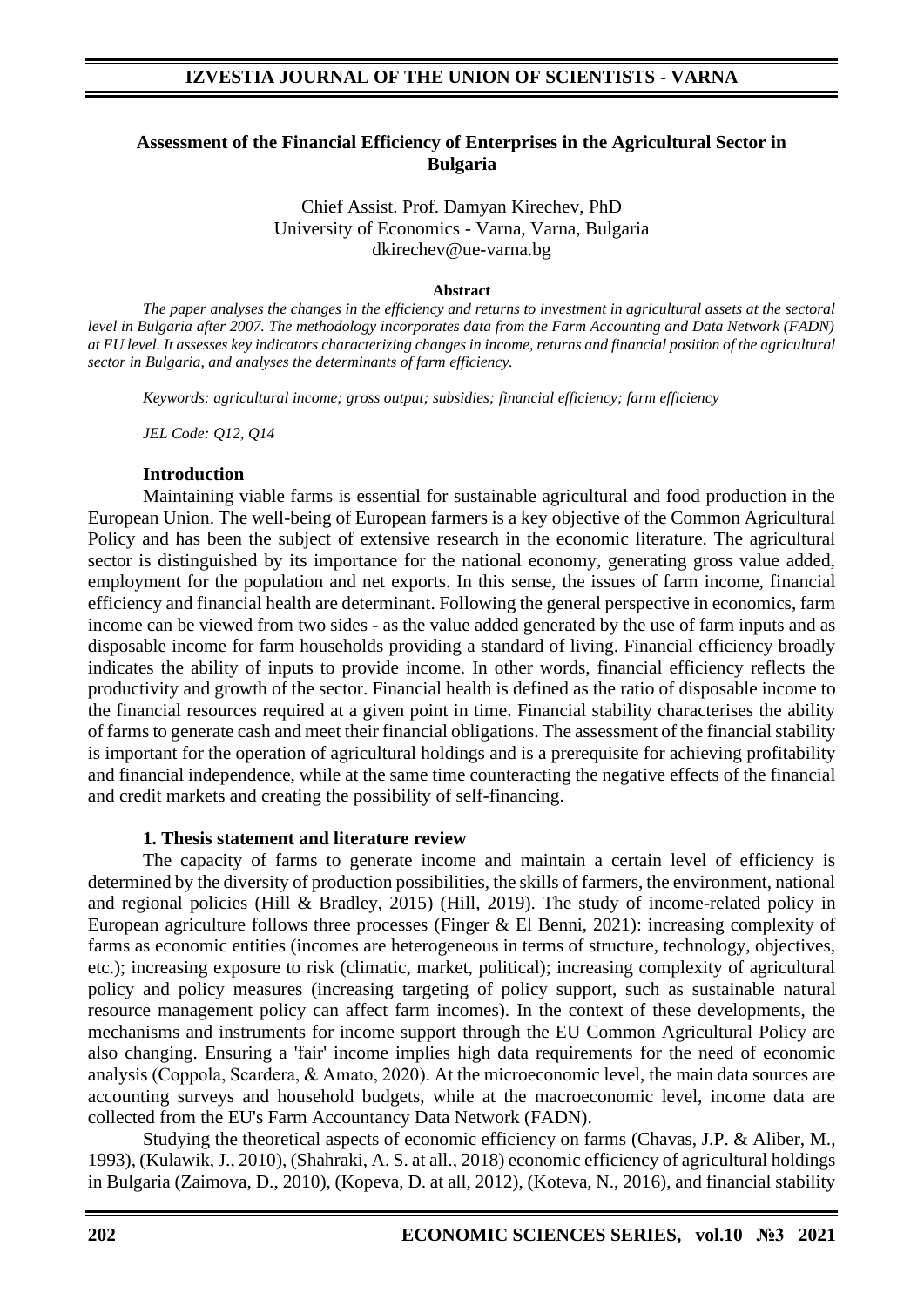of the agricultural holding in Bulgaria (Koteva, N., 2015), (Ivanov, B. at all., 2020), (Bashev, H. at all, 2022) are the subject of extensive research in foreign and Bulgarian The literature review shows that changes in income and efficiency in agriculture are crucial for achieving financial sustainability, maintaining viability and competitiveness of agricultural holdings. On the one hand, there is a close link between support policy and income generation for farmers, but on the other hand, the support received increases income but does not help to increase the efficiency and profitability of agricultural production.

In this sense, the aim of this paper is to investigate the factors forming net farm income, assess the relationship between income and subsidies, analyse the financial efficiency of farms and their ability to maintain a relatively stable financial position.

### **2. Materials and methods**

The analysis and evaluation of the financial efficiency of the agricultural enterprises in Bulgaria is based on the data of the Farm Accounting Data Network (FADN). For the needs of the analysis comparative methods, analysis of structural variables, factor analysis and dependency analysis are used. Comparisons are made with European Union farm averages.

Data on income formation and financial efficiency are analysed to investigate the factors that determine them and to reflect the impact of subsidies on farm income formation. Since there is no detailed division of income between farm and non-farm income, individual farm income is examined on the basis of 'Annual Work Unit (AWU).

За нуждите на анализа са изследвани следните показатели:

- − Gross farm income (€) and Net farm income (€);
- Farm Net Value Added (€/AWU) and Family Farm Income (€/FWU);
- Total fixed assets  $(\epsilon)$  and Total current assets  $(\epsilon)$ ;
- Average farm capital (€) and Gross Investment on fixed assets (€);
- − Total output (€) and Total input (€);
- − Total external factors (€);
- Indexes of Profitability;
- − Farm Net Income (€) Balance current subsidies and taxes (€);
- − Liquidity (ratio), Financial indebtedness(ratio), Financial autonomy (ratio) ets.

The object of analysis in the study is the dynamics of changes in financial and economic indicators. The analysis of the relationship between income and subsidies makes it possible to assess to what extent the viability of farms in Bulgaria is determined by CAP support. According to the FADN, the evaluation on indicators follows the trend of decreasing the number of monitored farms, from 146.7 thousand in 2007 to 61.2 thousand in 2019, while their average size grows.

### **3. Result and discussion**

In the post-2007 period, gross output in the agricultural sector (average per farm) has increased continuously from  $\epsilon$ 18,159 in 2007 to  $\epsilon$ 74,102 in 2019. The rate of increase in gross output is similar to the rate of increase in intermediate consumption and current subsidies and taxes (Figure 1). Intermediate consumption averages about 59.5% of gross output. The share of current taxes and subsidies in gross output increases from 8.8% in 2007 to 26.1% in 2019. Gross farm income grows on average from  $\epsilon$ 9191 to  $\epsilon$ 51427, and its relative share to gross output increases from 50% in 2007 to 69.4%. The relative share of current subsidies and taxes formed on average 34.1% of gross income over the period, increasing from 17.5% in 2007 to 37.6% in 2019. The dynamics of the factors forming gross income on an average farm in Bulgaria is presented in Fig. 1, with a larger increase in the change of indicators observed in 2017, while the values are relatively constant for the period up to 2019.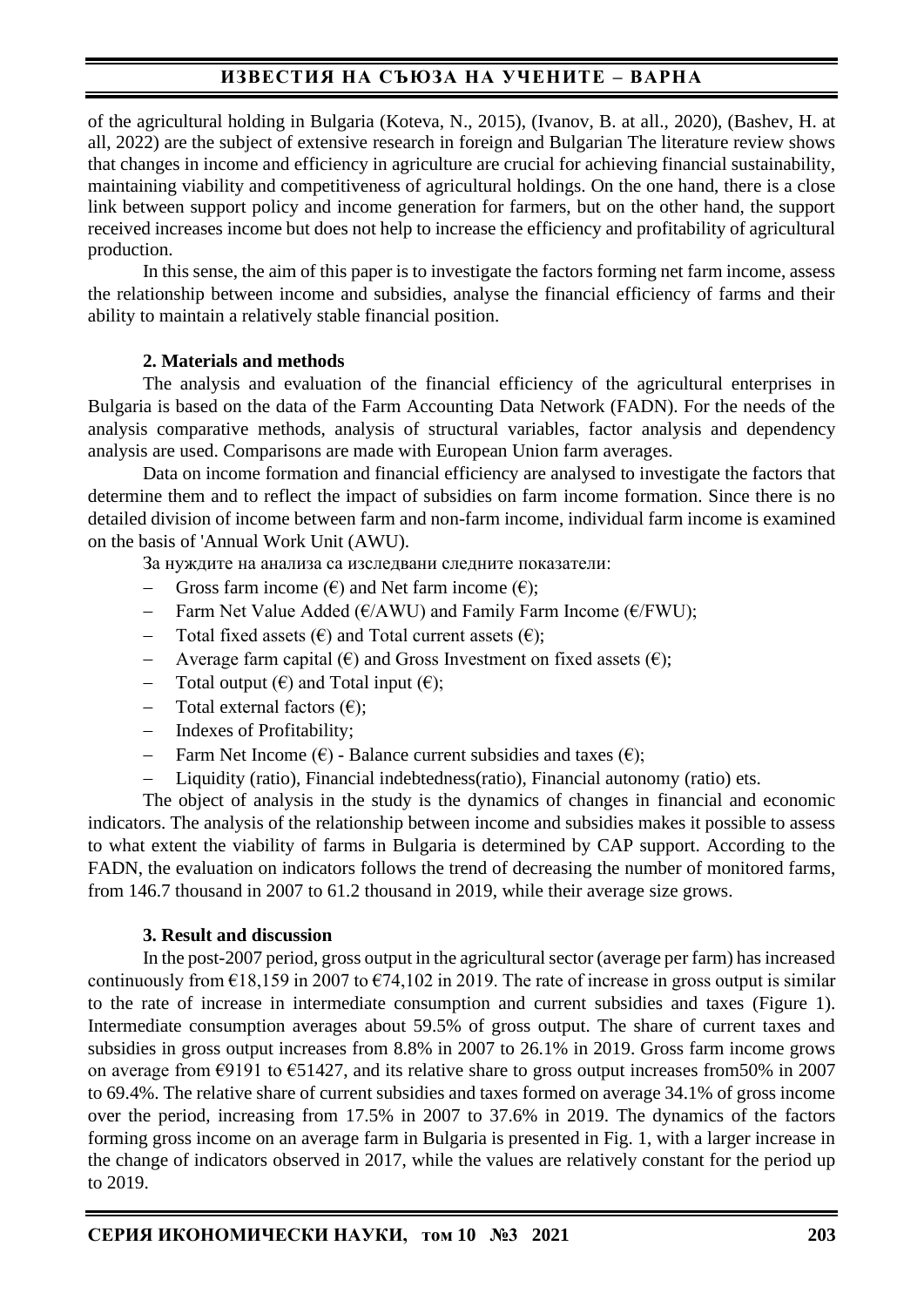

*Source: Farm Accauntancy Data Network*

Figure 1. Formation of gross income in Bulgaria, average per holding (in euro)

The formation of the gross output of the EU agricultural sector is evolving at a relatively more gradual growth rate, increasing on average per farm from EUR 57067 in 2007 to EUR 92465 in 2019. Intermediate consumption is also changing at a similar rate. On average, intermediate consumption accounts for 61% of gross output in the EU. The share of current taxes and subsidies in gross output averages 15.9%, declining in relative terms from 16.4% in 2007 to 14.8% in 2019. Compared to agriculture in Bulgaria, current subsidies and taxes play a smaller role in gross output. The relative share of current subsidies and taxes. Gross income on average per farm in the EU grows from  $\epsilon$ 34,019 in 2007 to €49,492 in 2019, but as a relative share to gross income it decreases from 59.6% in 2007 to 53.5% in 2019. Over the same period, current subsidies and taxes are on average about 28.9% of gross income in EU farms.

The data allow to conclude that the formation of the gross income of Bulgarian farms is increasingly dependent on current subsidies and taxes, while after 2017 the average farm in Bulgaria forms a larger gross output than the average farm in the EU (the latter is probably a consequence of the decrease in the number of farms, the increase in the average size of farms in Bulgaria and the increased specialization in the cultivation of intensive crops).

Changes in net value added on farms Bulgaria is a consequence of rising gross output and depreciation. Net value added (on average per farm) averages about 80.5 percent of gross income over the period and increases from  $\epsilon$ 7711 in 2007 to  $\epsilon$ 41748 in 2019 (5.4 times). The increased investment activity on farms since 2007 is confirmed by the increase in depreciation by a factor of 6.5, from  $\epsilon$ 1,479 in 2007 to  $\epsilon$ 9,679 in 2019. In contrast, changes in net value added show a much more gradual growth, with a 44% increase in 2019 compared to 2007, from  $\epsilon$ 2,809 on average per farm in the EU to  $\epsilon$ 3,839 in 2019. Net value added in the EU is on average around 76.5% of gross income. At the same time, depreciation and amortisation charges are growing by only 50% - from  $\epsilon$ 7210 in 2007 to  $\epsilon$ 10753 in 2019. Over the period analysed, Bulgarian farms are very quickly reaching the level of net value added of EU farms. If in 2007 the net value added was 28.7% of the EU average level, in 2019 the net value added in the average Bulgarian farm is at the level of 107.7% of that of EU farms.

Net farm income is mainly a function of net value added and factor costs (rents, wages and interest), and the balance of subsidies and taxes have limited influence. Over the period analysed, net farm income in Bulgaria increased by a factor of 3.7, from  $\epsilon$ 4563 to  $\epsilon$ 16877 per farm. Over the period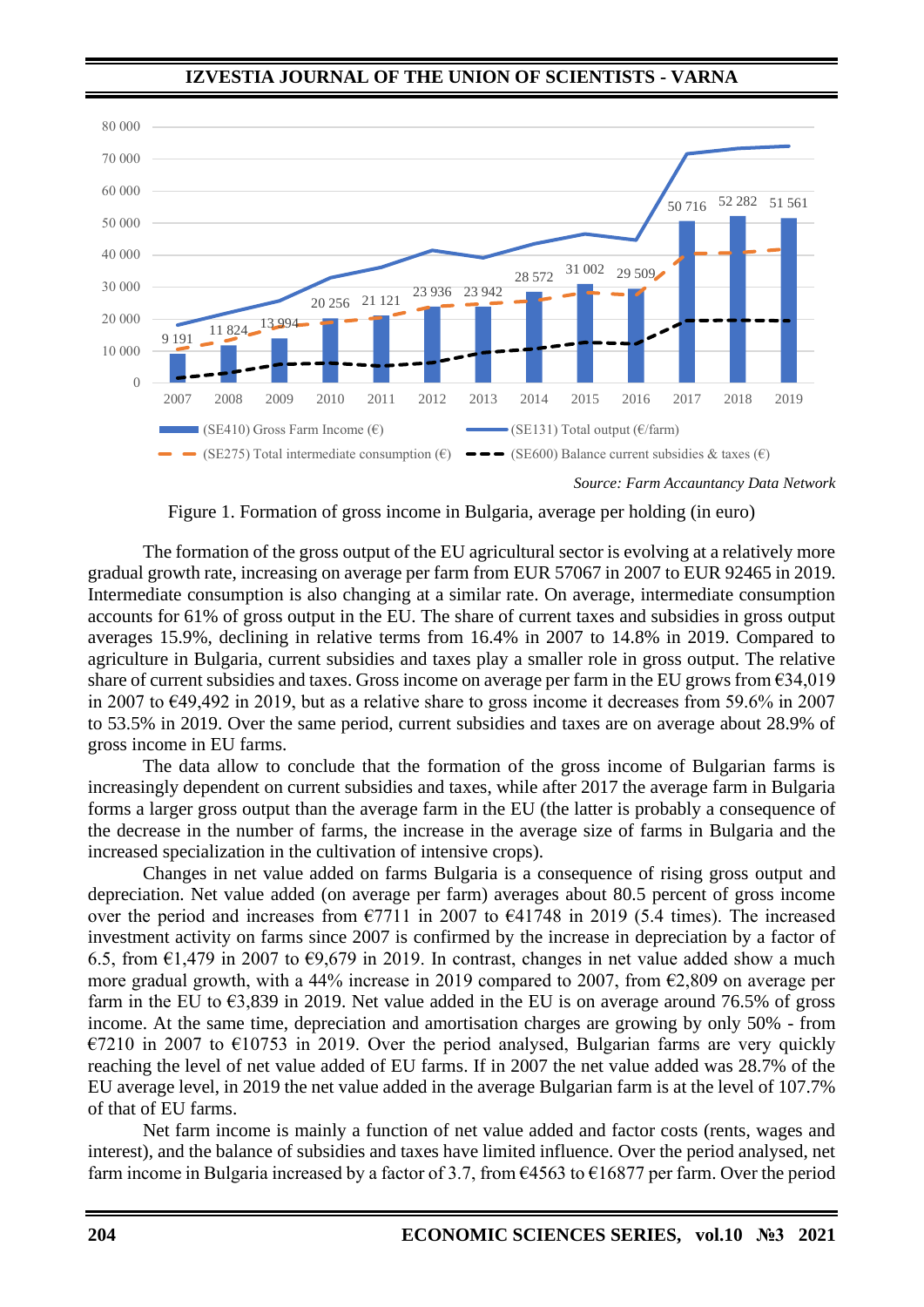analysed, the highest value of net income was realised in 2018. In the last three years, there has been a stagnation in net income growth, mainly due to declining net value added and rising input costs. Net income is a consequence of the 5.4-fold increase in net value added over the period and the 7.8fold increase in factor costs, from  $\epsilon$ 3,215 to  $\epsilon$ 2,095 on average per farm. The balance of subsidies and taxes as a contributor to net income has a positive but small impact, only  $667$  in 2007 and rising to €224 in 2019 on average per farm. The rapid growth rate of net income is a consequence of increasing gross output and current subsidies and taxes. The level of net income is in the range of 22- 26% of gross output and is decreasing, and, relative to net value added, it is decreasing from 59.2% in 2007 to 40.4% in 2019. After 2007, for the entire period analysed, factor costs exceeded the amount of net income generated, indicating the lower efficiency of agricultural production in Bulgaria. The changes in the factors influencing the formation of net income of agricultural holdings in Bulgaria are presented in Figure 2.



*Source: Farm Accauntancy Data Network*

Figure 2. Formation of net income in Bulgaria, average per holding (in euro)

The net farm income in the EU changed with much less dynamics, increasing by 33% over the analysed period, from  $18362 \text{ } \in \infty$  14545  $\in \infty$  per farm, mainly due to the 44.5% increase in net value added and the 70.7% increase in factor costs, from 8463  $\epsilon$  to 14446  $\epsilon$  on average per farm in the EU. The level of net farm income in Bulgaria in 2007 was at 24.8% of net farm income in the EU, but is growing rapidly to reach 85.3-85.5% in 2017-2018 and 68.8% in 2019. The share of net farm income in the EU is at around 26% of gross output (as for Bulgarian farms), but at 64% of net value added (vs. 40% for Bulgaria).

The relationship between gross income, net income and current subsidies in Bulgaria and the EU (Figure 3) shows that Bulgarian farms are highly dependent on the level of subsidies, with the amount of subsidies exceeding the amount of net income after 2012. The level of net income relative to gross income decreases from 49.6% in 2007 to 32.8% in 2019.

A more detailed study of the factors forming net income shows a close correlation with current subsidies and taxes (correlation coefficient - 0.944) and with gross output (correlation coefficient - 0.978). After 2013, average farm subsidies exceed the amount of net income, which determines the strong correlation between income and subsidies. That is, Bulgarian farms would not have achieved net income without subsidies, which determines the importance of subsidies for Bulgarian agricultural production in national terms. As far as these dependencies for the EU are concerned, the lower dependency of net income on subsidies is remarkable.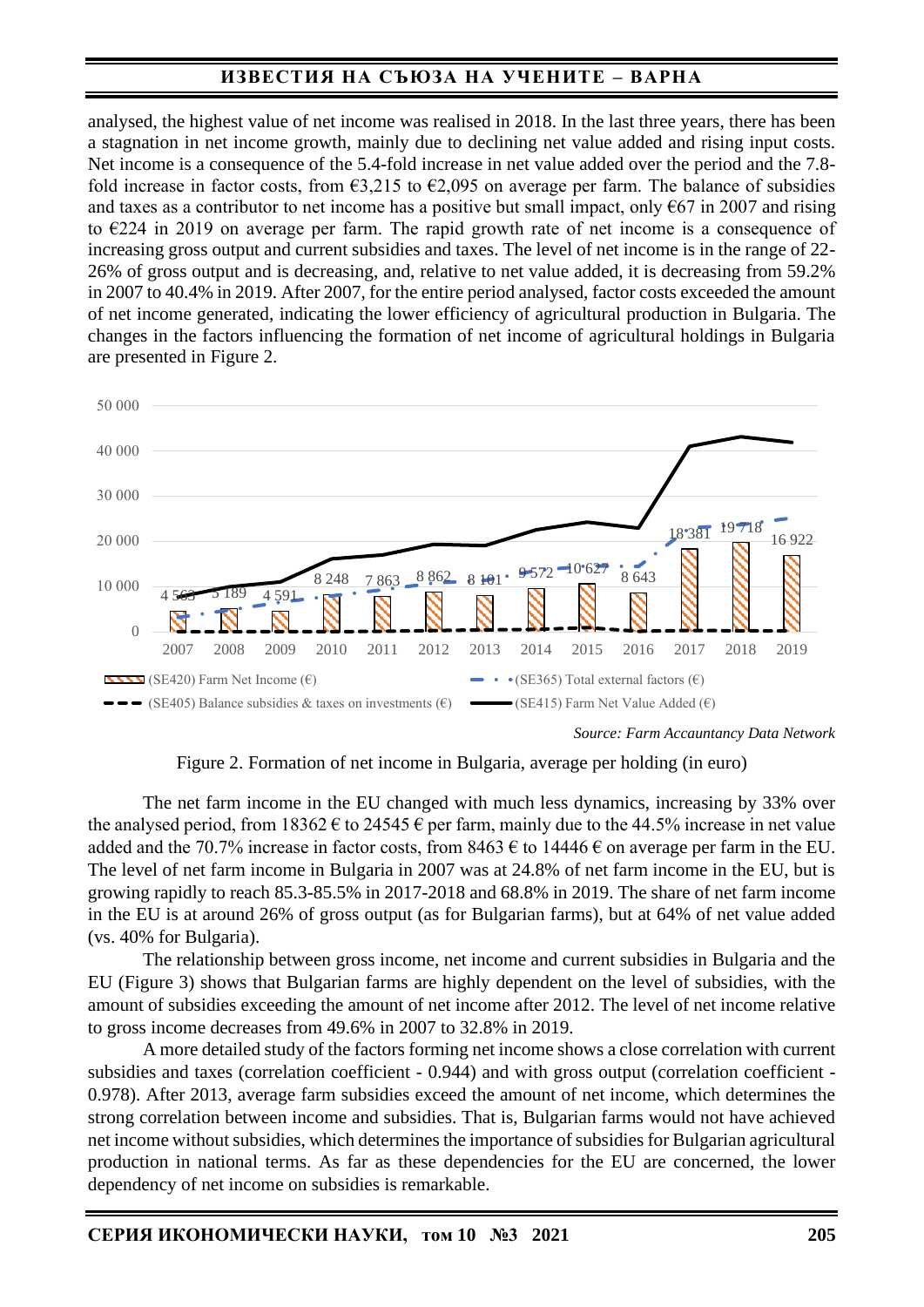

*Source: Farm Accauntancy Data Network*



Examining the changes in the composition of net value added and net income in Bulgaria and the EU per annual worker unit (AWU) or family worker unit (FWU), there is a steady upward trend in both indicators. Farm net value added/AWU in Bulgaria increased from  $\epsilon$ 3,269 on average per holding in 2007 to  $\epsilon$ 14,407 in 2019 (4.4 times), while net value added/GPE in the EU increased from €14,979 on average per holding in 2007 to €24,191 in 2019. For the same period, the changes in family income/FRE in Bulgaria show an increase from 1943 euro on average per holding in 2007 to 9696 euro in 2019 (5 times), in comparison, in the EU the indicator grows only by 57.3% - from 13290 euro on average per holding in 2007 to 20909 euro in 2019 (Figure 4). The level of the indicator in Bulgaria was at 15% of the EU level in 2007, compared to 53% in 2018 and 46% in 2019.

The study of the asset structure of agricultural holdings implies an analysis of changes in the composition and structure of asset types (fixed and current). Total assets increased from  $\epsilon$ 34307 in 2007 to  $\epsilon$ 157324 on average per holding in 2019. The total increase in assets was more than 4.6 times, with fixed assets growing more than current assets. The change in the composition of assets is a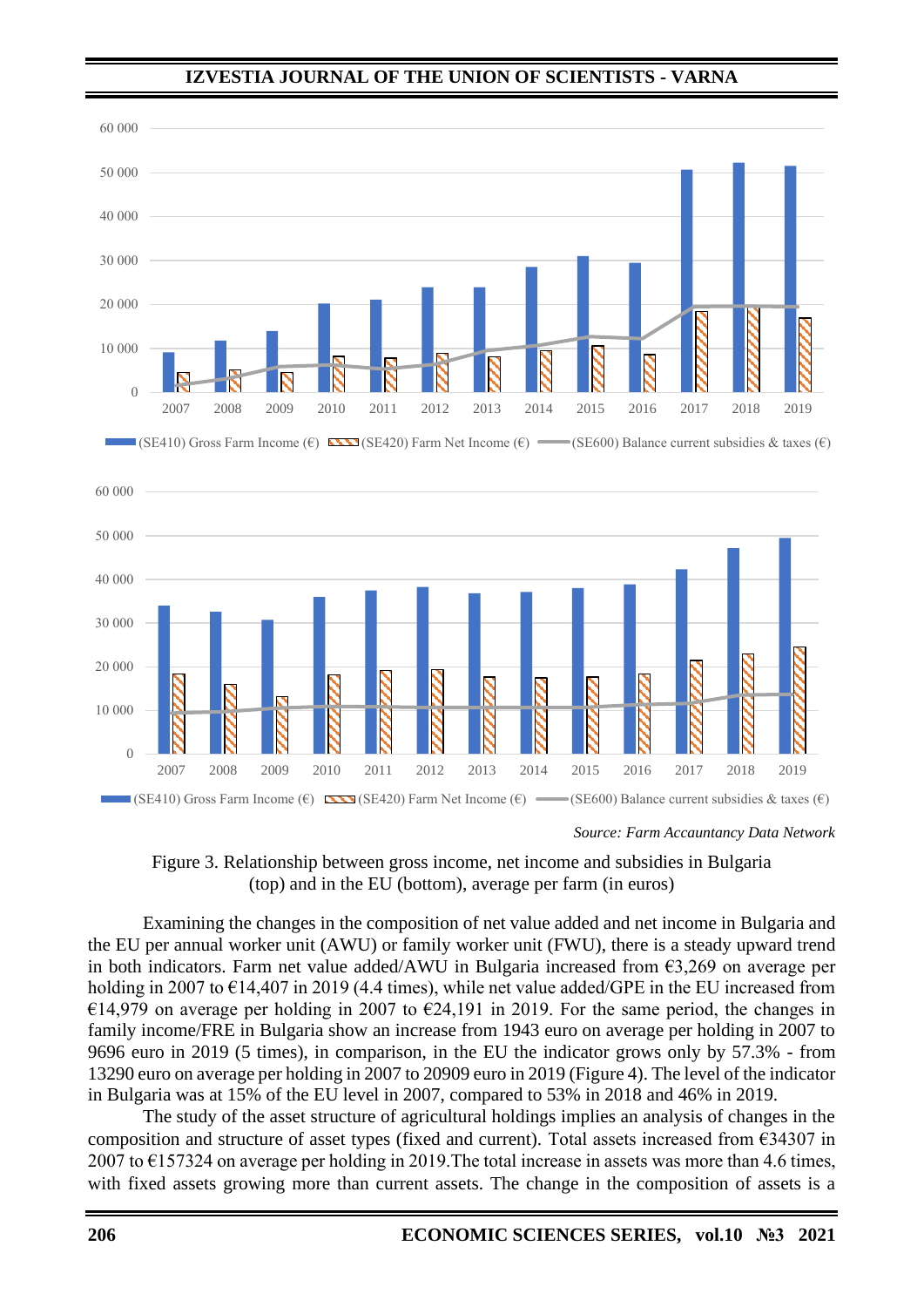consequence of the increased investment activity following our country's accession to the EU. Over the same study period, fixed assets grew from  $\epsilon$ 21,242 on average per holding in 2007 to  $\epsilon$ 102,362 on average per holding in 2019 (4.8 times), while current assets grew from  $\epsilon$ 1,065 to  $\epsilon$ 54,963 (4.2) times), respectively (Figure 5). The share of fixed assets in total assets on farms increased from 61.9% to 65.1%, the highest share being 79.9% in 2010. This was accompanied by a decrease in the share of fixed assets from 38.1% in 2007 to 34.9% in 2019. In the structure of fixed assets in 2019, the largest share is occupied by agricultural land (38.4%), followed by machinery and equipment (32.7%), buildings (18.1%) and productive animals (6.5%). There is an upward trend in the share of assets in land, machinery and equipment (as a result of financial support under the Common Agricultural Policy and tax support), at the expense of a decrease in the share of productive livestock (as a result of the growing problems of the livestock sector).



*Source: Farm Accauntancy Data Network and own calculation*

Figure 4. Composition of Farm net value added/AWU and family income/FWU of agricultural holdings, average per holding, in Bulgaria and EU (in euro)

In the structure of current assets in 2019, finished products, receivables and cash accounted for the largest share (68.3%), followed by inventories (26%), and non-breeding livestock (6.6%). The turnover ratio of current assets decreased from 1.39 in 2007 to 1.35 in 2019. The dynamics of all assets show a steady growth rate (Figure 5).

Changes in average farm capital show a steady increase, from  $\epsilon$ 27,822 on average per farm in 2007 to  $E12,458$  in 2019 (4.5 times). This has been accompanied by an increase in gross fixed asset investment from €2422 on average per farm in 2007 to €12444 in 2019. The dynamics of capital changes and gross fixed asset investment over the period 2007-2019 are presented in Figure 6.

Over the period analysed, there is a strong dynamic in the total revenue/total expenditure ratio. Between 2007 and 2012, total revenue exceeded total expenditure (with the exception of 2009), but since 2013 the ratio has been less than 1, indicating that expenditure cannot be covered by gross output. This proves once again that after 2013 Bulgarian farms are highly dependent on current subsidies. Although farms generate a net income, it is highly dependent on gross subsidies and taxes. In practice, the increase in gross and net income hardly compensates for the rising cost of living and factor costs. The evolution of the total income/total expenditure ratio is presented in Figure 7.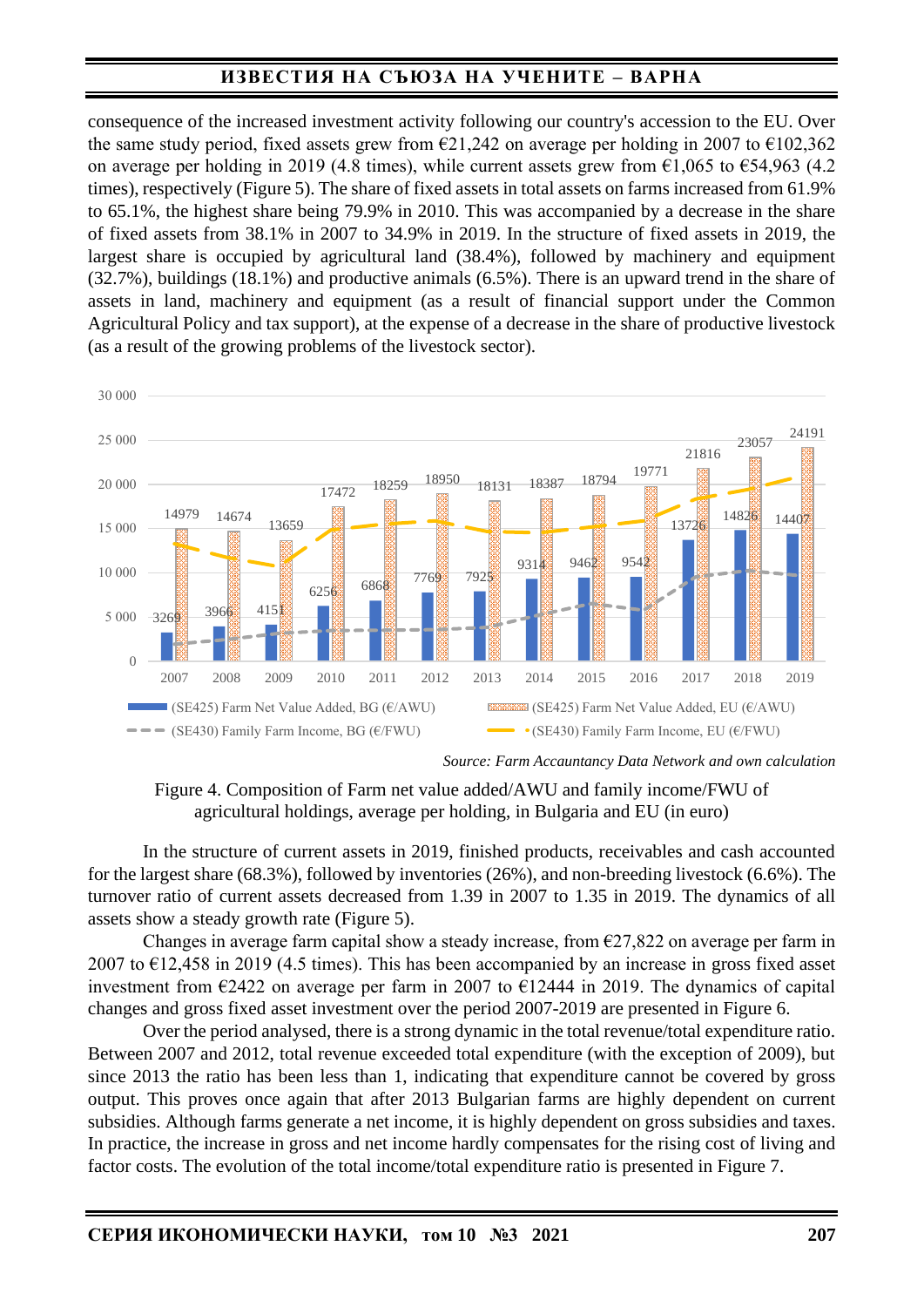

*Source: Farm Accauntancy Data Network*

Figure 5. Composition of assets, including fixed and current assets



*Source: Farm Accauntancy Data Network*



Analysis of average farm expenditure shows a steady increase from  $\epsilon$ 15,274 in 2007 to  $€76,843$  in 2019 (more than 5 times). This is accompanied by an increase in total domestic consumption from  $\epsilon$ 10579 in 2007 to  $\epsilon$ 41980 in 2019 (4-fold), an increase in depreciation costs from €1779 in 2007 to €9680 in 2019 (6.5-fold) and an increase in factor costs from €3215 in 2007 to  $\epsilon$ 25182 in 2019 (7.8-fold). The dynamics of total and factor costs are presented in Figure 8.

Despite the absolute increase in factor costs, there has been a change in their structure. While in 2007, 59.3% of factor costs were for wages, 32% for land rent and 8.7% for interest, in 2019, rent costs account for 55.9% of total factor costs, while labour costs decline to 39.7% and those for interest payments to 4.3%. Wage costs grow 5.2 times over the 2007-2019 period, and rent costs grow 13.6 times. This is a natural consequence of changes in the land market related to the increase in demand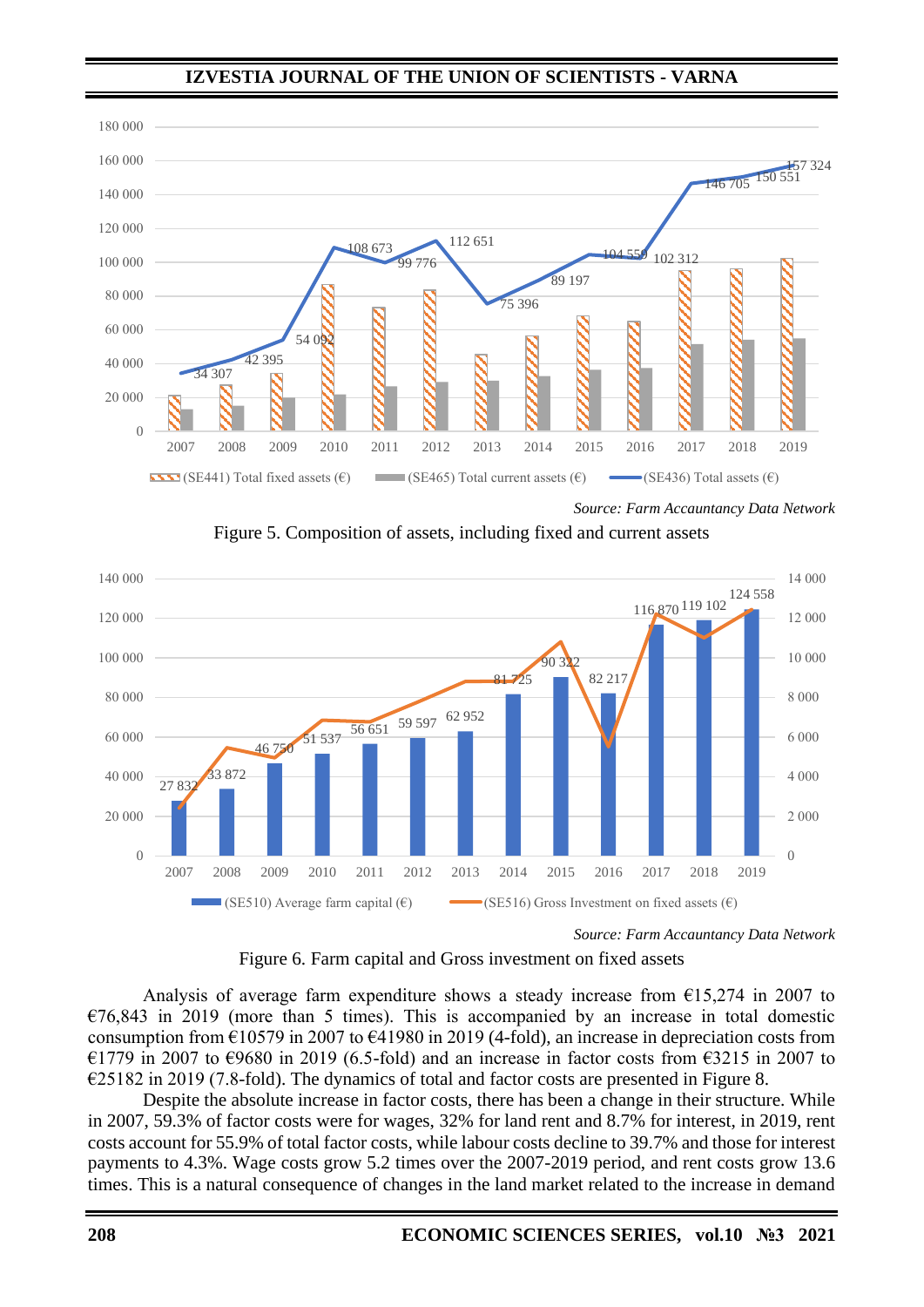for land, utilization of uncultivable land and the increase in the level of rents. This is further evidence that, despite rising net income per unit of labour, wage growth rates are lower than those of other factors of production, which demonstrates the sensitivity of agricultural incomes to subsidies and predetermines the need for continued income support policies under the Common Agricultural Policy in the next programming period.



*Source: Farm Accauntancy Data Network and own calculation*

Figure 7. Total output / Total input (ratio)



*Source: Farm Accauntancy Data Network*

Figure 8. Total inputs and Total external factors

The analysis of farm profitability includes the ability of resources to generate net income. For the purposes of the analysis, five profitability proportions are analysed:

1) Average farm profitability on a revenue basis is 22.7%, declining from 25.1% in 2007 to 22.7% in 2019. Revenue profitability was lowest in 2009 at 17.8% and highest in 2018 at 26.9%.

2) Average farm profitability on a cost basis is 23.0%, decreasing from 29.9% in 2007 to 22.0% in 2019. Cost-based profitability was lowest in 2009 at 16.9% and highest in 2007.

3) Average farm profitability on a per capital basis is 15.8%, decreasing from 16.4% in 2007 to 13.6% in 2019. Profitability on a per capital basis is lowest in 2009 at 9.8% and highest in 2018 at 16.8%.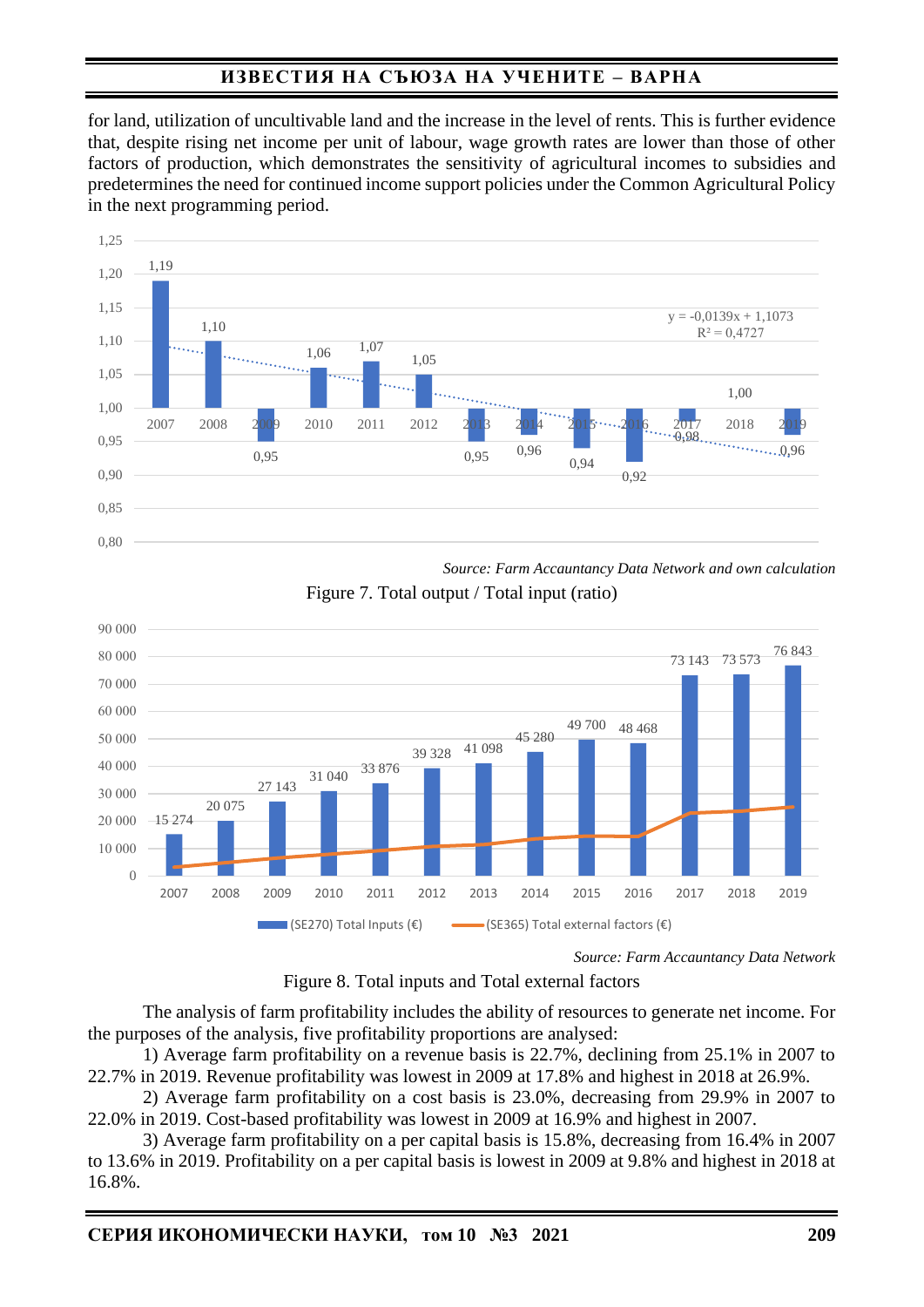4) The average farm profitability on a fixed asset basis is 10.3%, decreasing from 21.5% in 2007 to 16.5% in 2019. The lowest fixed asset profitability was in 2010 at 9.5% and the highest was in 2007 at 21.5%.

5) Average farm profitability on a total assets basis is 13.8%, decreasing from 13.3% in 2007 to 10.8% in 2019. Profitability on a total assets basis was lowest in 2010 at 7.6% and highest in 2007.

Similar trends are observed in the data for EU countries. Profitability based on total revenue declined from 32.2% in 2007 to 26.7% in 2019. Profitability based on total costs followed a similar trend, declining from 38.2% in 2007 to 30.2% in 2019. Profitability based on capital declined from 14.9% in 2007 to 12.8% in 2019, The data clearly demonstrate the need for continued farm income support.

It can be summarized that declining profitability creates preconditions for hindering the reproduction process in agriculture and increases the dependence of income on subsidies. The dynamics of changes in farm profitability by type over the period 2007-2019 can be seen in Table 1, and the dynamics of absolute differences between net income and current subsidies and taxes are presented in Figure 9.

| Year    | (SE131) Total<br>output<br>(E/farm) | (SE270) Total<br><b>Inputs</b><br>$(\epsilon)$ | (SE510)<br>Average farm<br>capital $(\epsilon)$ | (SE441) Total<br>fixed assets<br>$(\epsilon)$ | (SE436)<br><b>Total assets</b><br>$(\epsilon)$ |
|---------|-------------------------------------|------------------------------------------------|-------------------------------------------------|-----------------------------------------------|------------------------------------------------|
| 2007    | 25,1%                               | 29,9%                                          | 16,4%                                           | 21,5%                                         | 13,3%                                          |
| 2008    | 23,6%                               | 25,8%                                          | 15,3%                                           | 19,0%                                         | 12,2%                                          |
| 2009    | 17,8%                               | 16,9%                                          | 9,8%                                            | 13,4%                                         | 8,5%                                           |
| 2010    | 25,0%                               | 26,6%                                          | 16,0%                                           | 9,5%                                          | 7,6%                                           |
| 2011    | 21,7%                               | 23,2%                                          | 13,9%                                           | 10,7%                                         | 7,9%                                           |
| 2012    | 21,4%                               | 22,5%                                          | 14,9%                                           | 10,6%                                         | 7,9%                                           |
| 2013    | 20,7%                               | 19,7%                                          | 12,9%                                           | 17,9%                                         | 10,7%                                          |
| 2014    | 22,0%                               | 21,1%                                          | 11,7%                                           | 16,9%                                         | 10,7%                                          |
| 2015    | 22,8%                               | 21,4%                                          | 11,8%                                           | 15,6%                                         | 10,2%                                          |
| 2016    | 19,3%                               | 17,8%                                          | 10,5%                                           | 13,3%                                         | 8,4%                                           |
| 2017    | 25,7%                               | 25,1%                                          | 15,7%                                           | 19,3%                                         | 12,5%                                          |
| 2018    | 26,9%                               | 26,8%                                          | 16,6%                                           | 20,5%                                         | 13,1%                                          |
| 2019    | 22,9%                               | 22,0%                                          | 13,6%                                           | 16,5%                                         | 10,8%                                          |
| Average | 22,7%                               | 23,0%                                          | 15,8%                                           | 10,3%                                         | 13,8%                                          |

Table 1. Profitability indexes

The assessment of the financial performance of farms can be extended by examining liquidity, leverage and financial autonomy. The total liquidity ratio reflecting the ratio of current assets to current liabilities declines from 2.5 in 2007 to 1.4 in 2019. In the last few years, the total liquidity ratio has remained around 1.4-1.5, indicating that despite rising costs, the agricultural sector retains a good ability to meet its payments. Over the same period, however, the level of financial indebtedness has been rising, with  $\epsilon$ 0.19 of liabilities per  $\epsilon$ 1 of equity in 2007 and  $\epsilon$ 0.31 of liabilities per  $\epsilon$ 1 of equity in 2019. This can be explained by the excess of total expenditures over total revenues in the years since 2013, the increase in investment activity and the improvement in access to agricultural credit in recent years (Kirechev, 2021). These processes also affect the coefficient for financial autonomy of agricultural holdings, as the indicator marks a decrease from 0.84 in 2007 to 0.76 in 2019. That is, if in 2007 to 1 euro of capital (own plus borrowed) have fallen 0.84 equity, then in 2019 this ratio is already 0.76. Dynamics in the changes in liquidity, financial indebtedness and financial autonomy are presented in Figure 10.

The analysis can be continued in the context of individual sub-sectors and groups of farms in income generation, financial efficiency and financial health. Studies on the subject (Иванов, и др., 2020), (Georgieva, 2020) show large fluctuations in income without subsidies in crop production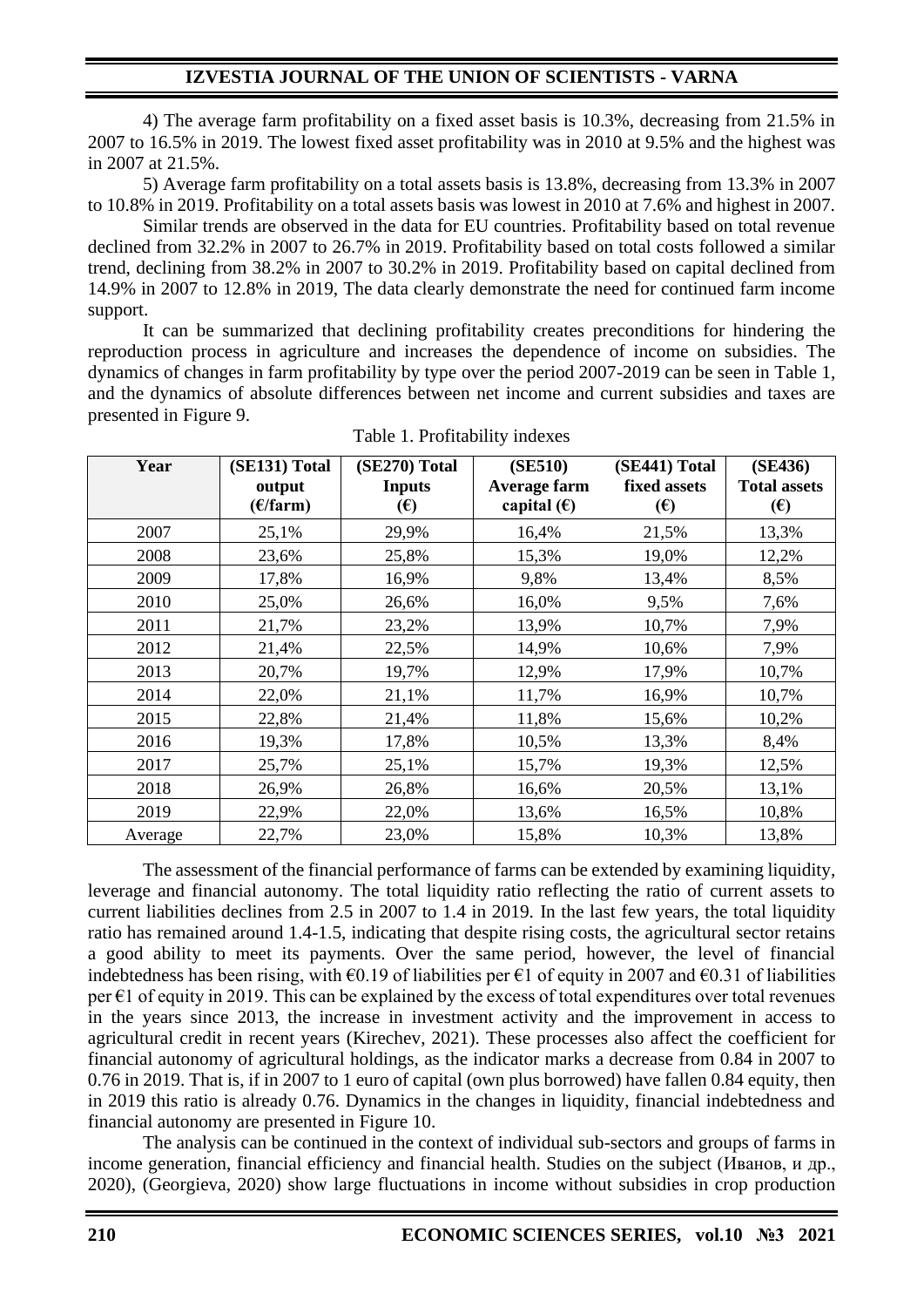(arable crops, permanent crops and vegetables), with a positive difference between net income and subsidies in livestock and mixed farms. The analysis of the impact of subsidies on income and efficiency shows a strong correlation and reinforces the need for public support.



*Source: Farm Accauntancy Data Network and own calculation*





*Source: Farm Accauntancy Data Network and own calculation*

Figure 10. Liquidity, Financial indebtedness, Financial autonomy

### **Conclusion**

As a result of the analysis of the financial efficiency of agricultural holdings in the period after Bulgaria's accession to the European Union, the following conclusions and findings can be drawn:

1) Agriculture in the country is developing positively, with an increase in gross output, gross and net income. Net income is influenced by a number of factors, but is largely influenced by current subsidies and taxes and the cost of factors of production. It can be summarized that current subsidies and taxes are determinants of positive net income formation on farms.

2) Although subsidies are a major factor in supporting income, they do not lead to increased profitability of production. The downward trend in profitability continues, making Bulgarian agriculture even more dependent on support under the Common Agricultural Policy, i.e. financial support must continue to maintain the viability of farms.